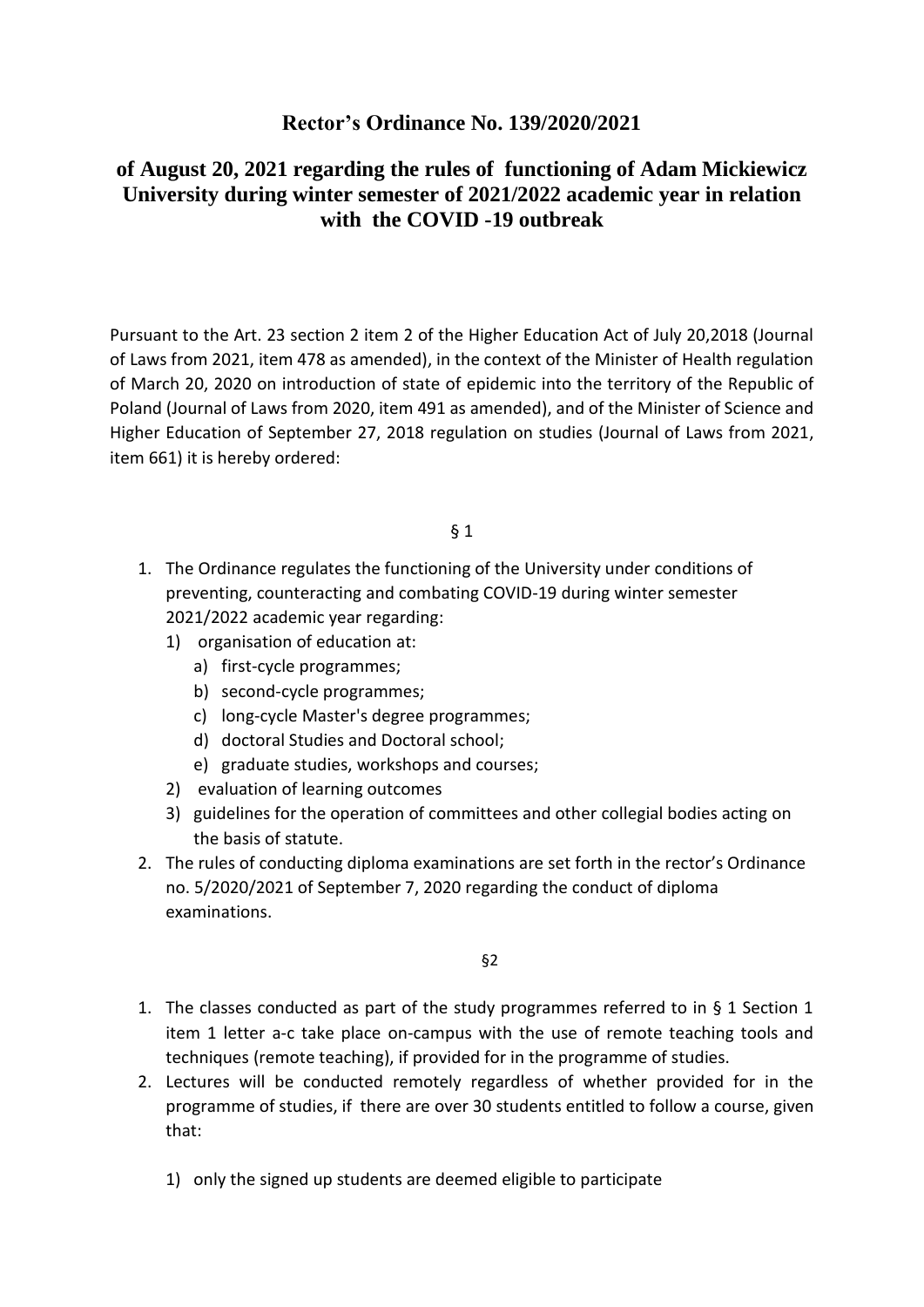- 2) the remote lecture is done synchronously, with students participating online at the same time and interacting with each other and with the tutor.
- 3. In justified cases, specifically including technical devices and facilities provided by a given Faculty, upon a dean's request the vice-rector for education can give his consent that the lecture, referred to in Section 2, is conducted:
	- 1) remotely within the maximum of students as stipulated in Section 2;
	- 2) on-campus after reaching the maximum of students as stipulated in Section 2;
	- 3) on-campus with the possibility of participating remotely in the lecture (hybrid form of teaching).
- 4. The Dean of a Faculty offering a remote programme of study is responsible for meeting the requirements set forth in the relevant regulations, with special regard to the provisions of the Rules for Remote Teaching, referred to in §10 Section 2.
- 5. Academic teachers lacking adequate technical devices or infrastructure, and thus not being able to conduct on-line classes, shall immediately contact the dean, who is responsible for providing on-campus technical remote teaching resources.
- 6. The provisions of Section 5 shall apply accordingly to students, lacking adequate technical devices or infrastructure required for remote learning.

§3

As instructed by each organisational unit, students shall have an opportunity to consult academic teachers on-campus, according to a strict duty schedule.

§4

- 1. Remote teaching is intended for:
	- 1) participants of doctoral studies and PhD students studying at doctoral schools,
	- 2) post-graduate students and participants of skills improvement courses
	- 3) participants of workshops and courses organised by the Open University if provided for in the programme of studies.
- 2. Upon a request of the head of post-graduate studies, skills improvement courses, and workshops the competent Vice-Rector can give his consent that classes for the participants referred to in Section 1. Items 2 and 3 are conducted remotely, if provided for in the programme of studies.

§ 5

1. The evaluation of learning outcomes, with a special focus on conducting final examinations and assessments can take place off-campus using electronic means of communication specified in the Rules for Remote Teaching, referred to in §10 Section 2, given that: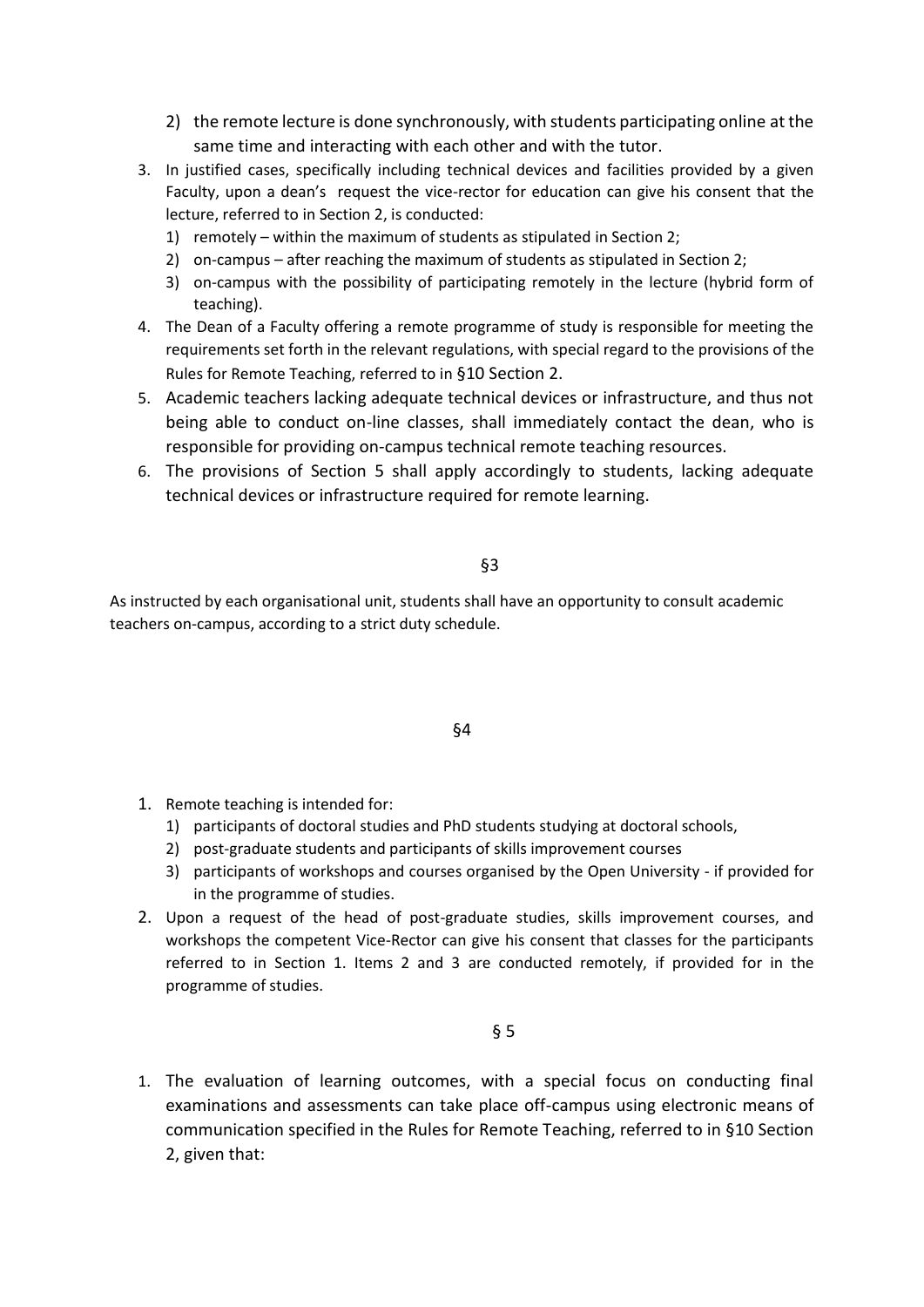- 1) the conduct of examinations and assessments comply with online exams with remote invigilation regulations
- 2) the examiner or tutor shall provide conditions for individual performance of tasks by the examinee, minimising risks to the integrity of the examination
- 3) if the connection throughout the examination or assessment is disrupted or broken, the examiner decides to either redo the examination if necessary or credit a mark based on the examinee's performance
- 2. The Dean decides on the criteria and method of evaluation of learning outcomes.

## §6

- 1. Meetings of committees and other collegial bodies acting on the basis of the AMU statute and other normative acts can be conducted remotely through information technologies ensuring the integrity of the meeting as well as the secrecy of voting. The chair of the committee decides how the meeting will be held.
- 2. If the meeting takes place remotely through information technologies, the chair is responsible for making sure that all the members are able to participate.
- 3. The chair of the committee or other body shall provide on-campus technical remote resources enabling the members to participate in the meeting referred to in Section 1. In that respect, the chair acts jointly and in collaboration with the head of a given organisational unit.
- 4. Doctoral examinations can be conducted remotely, by the consent of the chair of the examination committee, through digital simultaneous voice and video devices.

## §7

- 1. All the actions are undertaken pursuant to the provisions of law, including the National Sanitary and Epidemiological Station recommendations and guidelines.
- 2. The actions mentioned in Section 1 shall also comply with the Ministry of Education and Science as well as the Ministry of Health guidelines .

## §8

- 1. The chancellor gives current instructions and guidelines related to fulfilment of the requirements referred to in §7.
- 2. In particular the chancellor determines:
	- 1) requirements concerning adaptation of the University buildings and facilities as well as giving access to lecture halls and classrooms pursuant to the Ordinance;
	- 2) frequency of cleaning and disinfecting of the University premises including classrooms, sanitary equipment, furnishings and other appliances;
	- 3) way of inserting antiviral agents in the University premises.
- 3. The chancellor in agreement with the rector sets the procedure in case of a suspected infection with COVID-19 among students, doctoral students or employees.